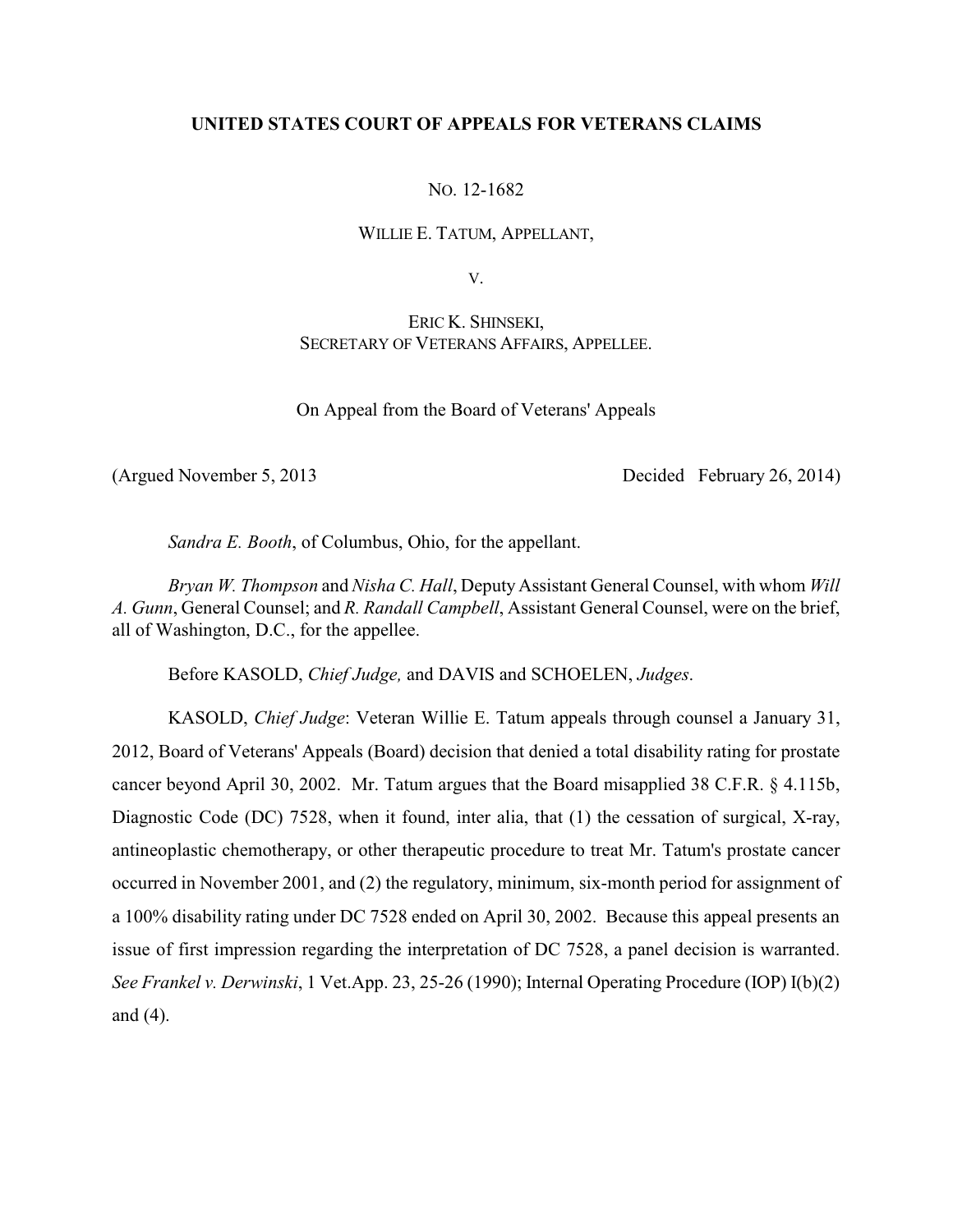## **I. BACKGROUND AND FACTS**

Mr. Tatum served in the U.S. Marine Corps from May 1958 until March 1980. It is undisputed that he (1) was diagnosed with prostate cancer and underwent a radical prostatectomy on October 19, 2001, (2) underwent a second surgery on October 27, 2001, for incision and drainage of hematoma<sup>1</sup> with homeostasis and cystogram<sup>2</sup> and a third surgery on November 2, 2001, to aspirate and evacuate a hematoma, and (3) underwent several procedures from December 2 to 6, 2002, to insert and drain a Foley catheter.

Mr. Tatum filed for VA benefits for prostate cancer on February 28, 2002. In a March 2004 rating decision,<sup>3</sup> pursuant to DC 7528, he was granted a 100% disability rating from February 28, 2002, through April 30, 2002, and a 10% disability rating based on residuals of his prostatectomy beginning May 1, 2002. A 2008 Board affirmed the February 28 through April 30, 2002, effective dates for a 100% disability rating, as well as the 10% disability rating from May 1, 2002, based on residuals. On appeal of that Board decision, Mr. Tatum argued, inter alia, that the Board erred in approving the reduction of his 100% disability rating on May 1, 2002, because he had not been provided the notice required by 38 C.F.R. § 3.105(e) (Revision of Decisions). The Court rejected Mr. Tatum's argument for the reasons stated in *Tatum v. Shinseki*, 24 Vet.App. 139 (2010) [hereinafter *Tatum I*]. However, the Court also noted sua sponte that the Board failed to determine

 ${}^{1}$ A "hematoma" is a localized collection of blood, usually clotted, in an organ, space, or tissue, usually due to a break in the wall of a blood vessel. DORLAND'S ILLUSTRATED MEDICAL DICTIONARY 832 (32d ed. 2012) [hereinafter DORLAND'S].

 ${}^{2}$ A "cystogram" is a radiograph of the bladder. DORLAND's at 463.

 $3\text{ The record of proceeding reflects that in a September 2002 rating decision, Mr. Tatum was provided a 100\%$ disability rating effective February 28, 2002, through April 30, 2002, that was modified in a February 2003 rating decision to reflect a 100% disability rating effective October 3, 2001, through April 30, 2002, with a 10% disability rating beginning May 1, 2002. Then, in the March 2004 rating decision noted in the text above, it was recognized that Mr. Tatum had not filed his claim until February 28, 2002, and, therefore, the October 3, 2001, effective date assigned in the February 2003 decision was deemed to be a clear and unmistakable error and the effective date was revised back to February 28, 2002, with a 100% disability rating through April 30, 2002, and a 10% disability rating beginning on May 1, 2002. The February 28, 2002, effective date is not at issue in this appeal. Similarly, the 10% disability rating is not on appeal, except to the extent the effective date of Mr. Tatum's 100% disability rating is modified, in which case the effective date of his 10% disability rating would require an accompanying modification.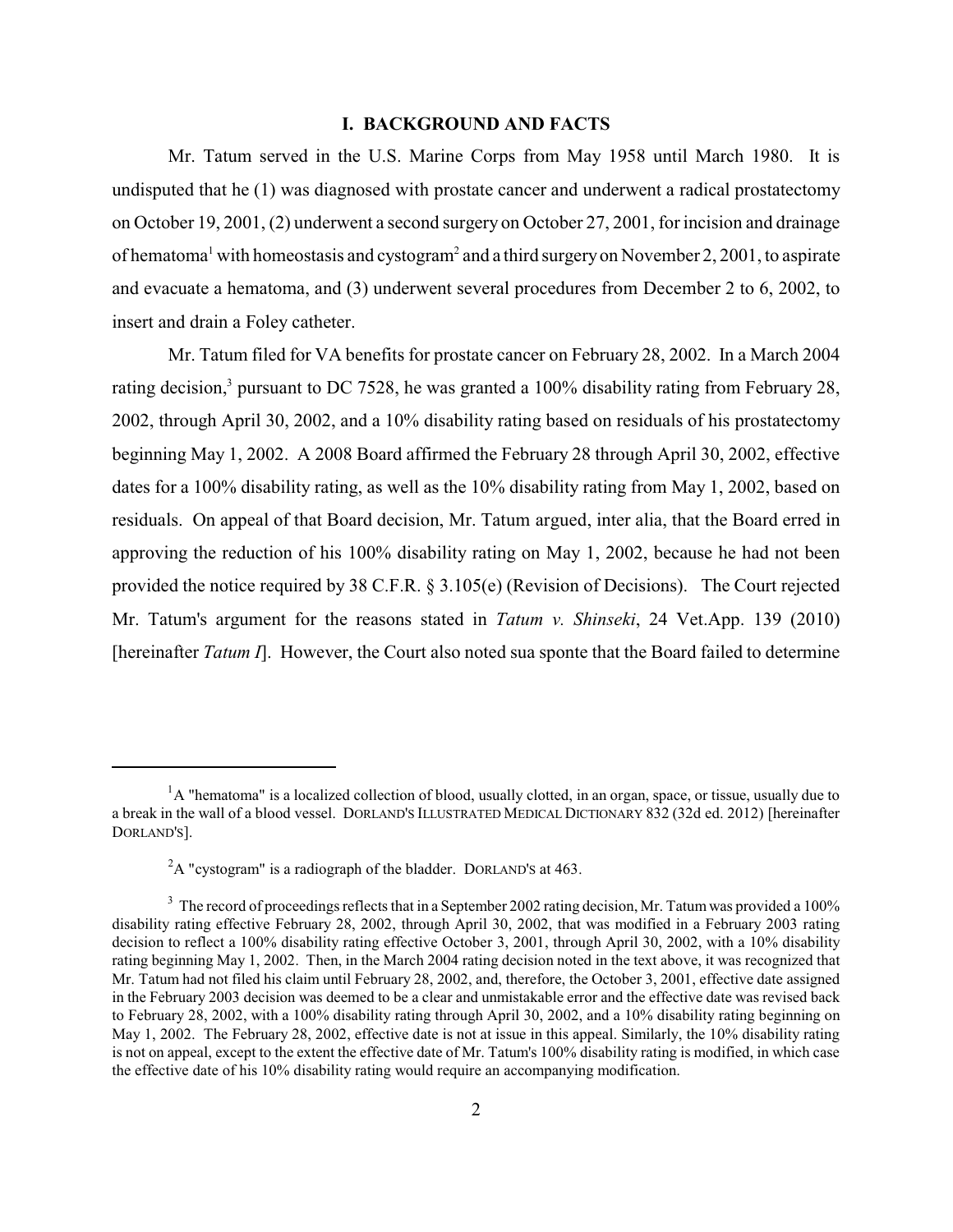(1) the date of cessation of treatment for malignant neoplasms,<sup>4</sup> which triggers the regulatory, minimum, six-month period for assignment of a 100% disability rating provided in DC 7528, and (2) whether Mr. Tatum suffered a local reoccurrence or metastasis, which would warrant a continued 100% disability rating. *Id.* at 144-45. Those matters were remanded for further Board adjudication. *Id*. at 146.

In the decision on appeal, the Board found, inter alia, that (1) "[t]he cessation of surgical, Xray, antineoplastic chemotherapy or other therapeutic procedure" to treat Mr. Tatum's prostate cancer "occurred in November 2001," (2) the December 2002 hospitalization did not constitute metastasis or local reoccurrence of Mr. Tatum's prostate cancer, and (3) the regulatory, minimum, six-month period for assignment of a 100% disability rating ended on April 30, 2002. Record (R.) at 4-5. In support of its findings, the Board noted that an August 2002 VA medical examination report states that since Mr. Tatum's surgery in November 2001, Mr. Tatum had not experienced any problems with hematuria and he had not required any hospitalizations or additional surgery. The Board also explained that Mr. Tatum had not identified, and his record did not include, "anyevidence that shows any surgical, X-ray, antineoplastic chemotherapy or other therapeutic procedure after November 2001." R. at 9. Additionally, the Board distinguished between treatment for cancer, which the Board stated warrants a 100% disability rating for a minimum of six months, and treatment for the residuals of the cancer treatment, which the Board stated is rated based on the type and degree of residual. The Board again affirmed April 30, 2002, as the end date for a 100% disability rating.

## **II. PARTY'S ARGUMENTS**

# *Appellant*

Mr. Tatum argues that the Board inadequately explained how it arrived at November 2001 as the correct date for calculating the "cessation of surgical, X-ray, antineoplastic chemotherapy or other therapeutic procedure" (hereinafter "treatment") as provided in DC 7528. He notes that his

 $4 \text{ A}$  "malignant neoplasm" is "any new and abnormal growth; specifically a new growth of tissue in which the growth is uncontrolled and progressive," and which tends to become progressivelyworse, resulting in death. DORLAND'S at 1239 (defining "neoplasm"), 1099 (defining "malignant"). Prostate cancer is a type of neoplastic disease of the genitourinary system. *Id.* at 771 (defining "genitourinary system" as consisting of the urinary and genital systems), 1864 Plate 44 (labeling the organs of the urogenital system), 280 (defining "cancer" as a neoplastic disease).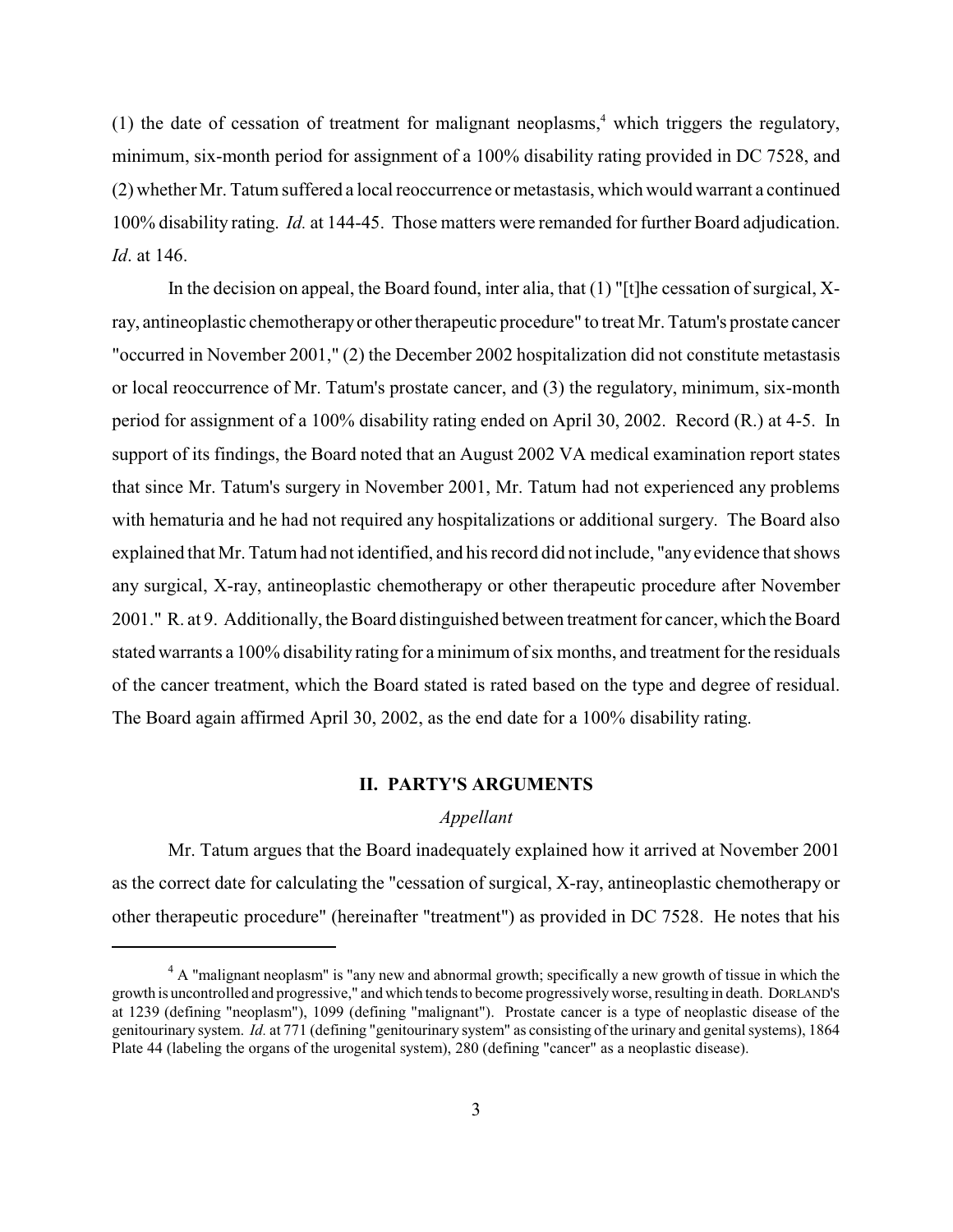November 2001 and December 2002 hospitalization reports both reflect that his preoperative and postoperative diagnoses were cancer of the prostate, but he acknowledges that only his October 19, 2001, radical prostatectomy involved surgery to remove his cancer; each of the subsequent surgeries involved treatment for residuals of his prostatectomy. He further notes, however, that the Board explicitly found that no surgical procedures for the treatment of cancer occurred *after* November 2001 and, based on that finding, the Board determined that the date of cessation of treatment occurred in November 2001. Mr. Tatum therefore reasons that the Board implicitly found that his November 2001 surgery to aspirate and evacuate a hematoma constituted a therapeutic procedure, i.e., treatment, under DC 7528. Thus, Mr. Tatum further reasons that because the November 2001 and December 2002 surgeries each treated residuals of his radical prostatectomy, the Board's finding – that his November 2001 surgery represents the date of cessation of treatment within the meaning of DC 7528 while the December 2002 surgery does not – is internally inconsistent and therefore not supported by adequate reasons or bases.

In support of his argument, Mr. Tatum also notes that "X-rays" – one of the procedures cited in DC 7528 – are commonly used to diagnose a problem and are not necessarily intended to eradicate or halt the progress of cancer. He therefore reasons that the cessation of treatment under DC 7528 is not limited to treatment for cancer; rather, it also includes treatment for residuals of cancer. Similarly, he argues that "other therapeutic procedure," as used in DC 7528, necessarily refers to something other than chemotherapy or surgery for the treatment of cancer, and thus, he asserts it refers to subsequent treatment for the residuals of cancer or residuals of the cancer treatment.

Additionally, Mr. Tatum argues that he notified the Board that his records appeared incomplete and he contends that the Secretary only requested records for 2001 from Mr. Tatum's physician. He contends that all of his records were necessary in orderto determine the date treatment ceased. He further argues that the August 2002 and May 2006 VA examination reports relied on by the Board were inadequate because the examiners did not review his medical records. Further, in the event his claim is remanded, he alleges that the Board member in charge of his case is hostile toward him, and any remand should be assigned to another Board member.

In the alternative, Mr. Tatum argues that if the Board's finding is affirmed as to November 2001 being the date of cessation of treatment within the meaning of DC 7528 because it is a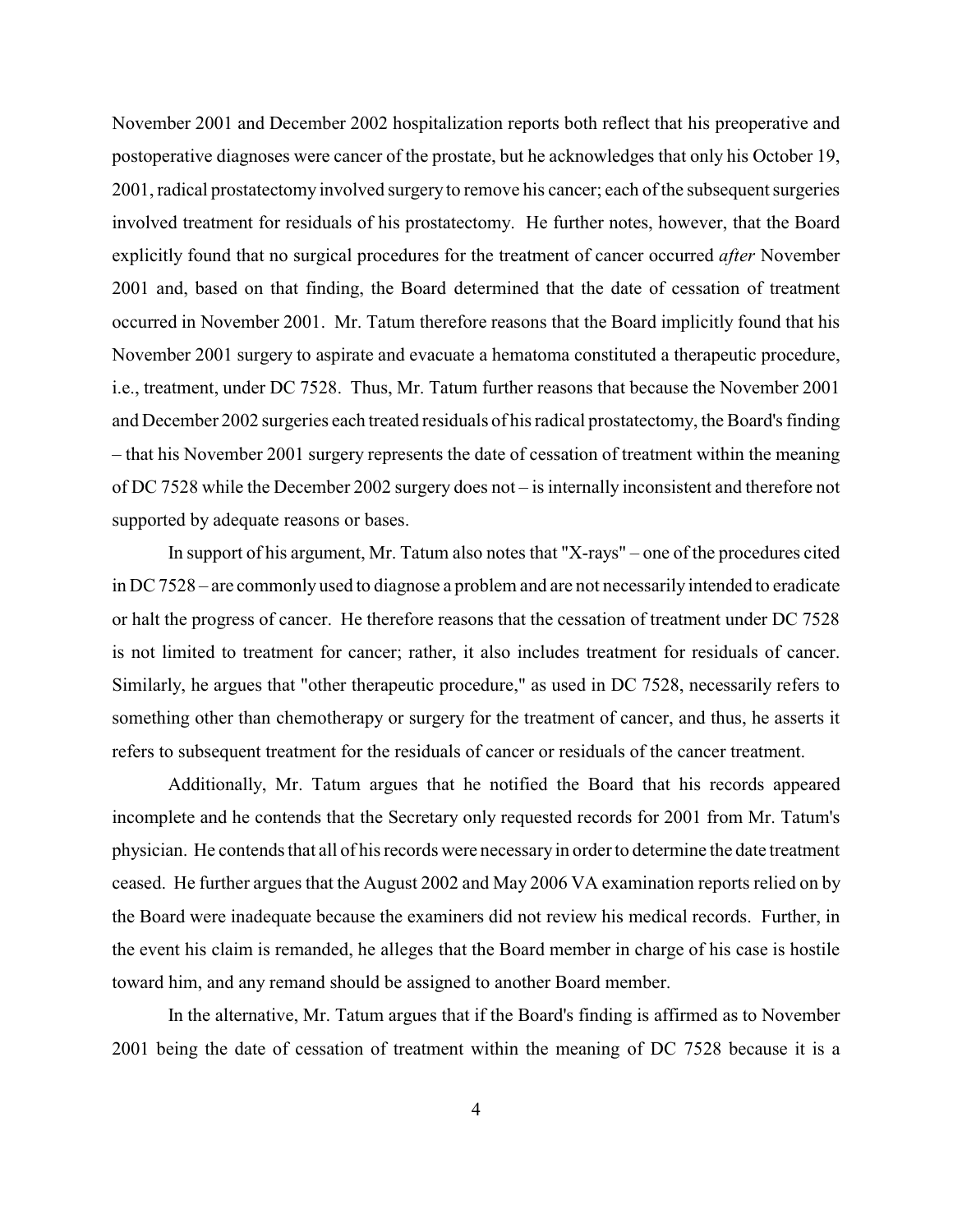favorable finding, then the six-month mandatory 100% disability rating should continue through May 31, 2002.

Finally, during oral argument, Mr. Tatum agreed that if the Court rejects his argument that DC 7528 includes treatment for residuals of treatment, then only his alternative argument – that his 100% disability rating should be continued through May 31, 2002 – remains viable.

# *Appellee*

The Secretary argues that the date of cessation of treatment as used in DC 7528 refers to the date of the last procedure to treat cancer. He further argues that "X-rays" refers to a type of radiation therapy used to treat cancer by "shrinking and killing cancer cells," Secretary's Brief (Br.) at  $9<sup>5</sup>$  and thus the phrase "other therapeutic procedure" refers to other cancer treatments. The Secretary contends that the Board's finding that November 2001 was the date of cessation of treatment actually means that Mr. Tatum did not have any qualifying treatment in November 2001; rather, his radical prostatectomy on October 19, 2001, was the final treatment, and thus (1) the November 2001 hospitalization was not included as the date from which the 100% disability rating was calculated, and (2) the Board properly calculated that the six-month period ended on April 30, 2002. The Secretary agrees, however, that to the extent the Court affirms the Board's finding that November 2001 is the date of cessation of treatment within the meaning of DC 7528 because it is a favorable Board finding, then the resulting end date of the six month 100% disability rating would be May 31, 2002.

#### **III. DISCUSSION**

## A. Cessation of Treatment

There is no dispute that pursuant to DC 7528 Mr. Tatum is authorized a 100% disability rating for six months after "the cessation of surgical, X-ray, antineoplastic chemotherapy or other therapeutic procedure" for his prostate cancer. The central issue is the meaning of the phrase "the cessation of surgical, X-ray, antineoplastic chemotherapy or other therapeutic procedure."

<sup>&</sup>lt;sup>5</sup> Citing NATIONAL CANCER INSTITUTE, http://www.cancer.gov/cancertopics/factsheet/Therapy/radiation.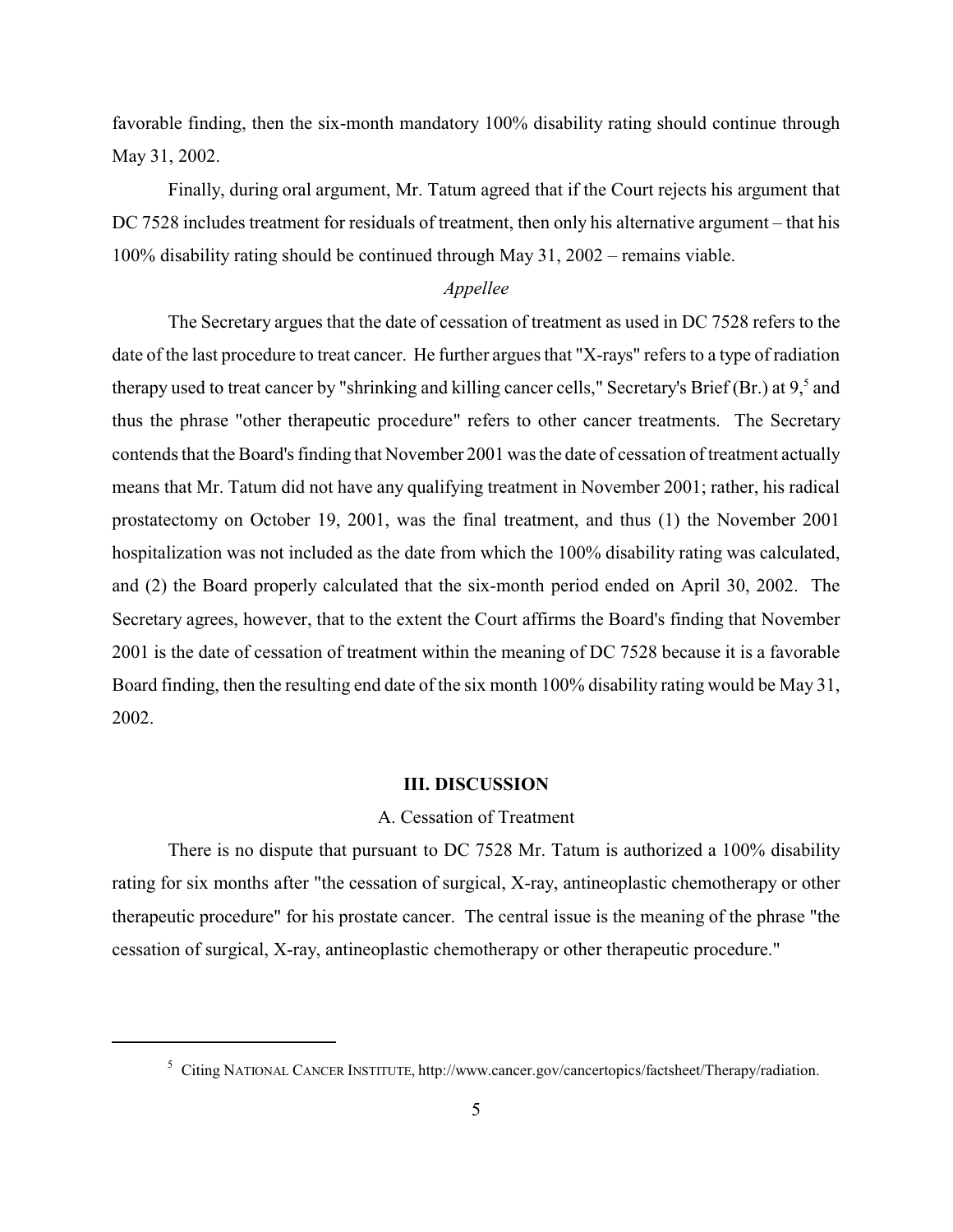The "interpretation of a statute or regulation is a question of law," *Lane v. Principi*, 339 F.3d 1331, 1339 (Fed. Cir. 2003), and our review is performed de novo, *Kent v. Principi*, 389 F.3d 1380, 1384 (Fed. Cir. 2004). We begin with the language and structure of the regulation to determine its plain meaning, which, if discernable is generally controlling. *Johnson v. Brown*, 9 Vet.App. 369, 371 (1996); *see also Smith v. Brown*, 35 F.3d 1516, 1523 (Fed. Cir. 1994) (noting that the canons of statutory interpretation apply to interpreting regulations), *superseded by statute as stated in Samish Indian Nation v. United States*, 419 F.3d 1355 (Fed. Cir. 2005). We conclude that the plain meaning of the diagnostic code is that the quoted phrase refers to the cessation of treatment for the applicable malignant neoplasm of the genitourinary system, in this case, prostrate cancer.

DC 7528 provides:

Malignant neoplasms of the genitourinary system 100

Note– Following the cessation of surgical, X-ray, antineoplastic chemotherapy or other therapeutic procedure, the rating of 100 percent shall continue with a mandatory VA examination at the expiration of six months. Any change in evaluation based upon that or any subsequent examination shall be subject to the provisions of  $\S 3.105(e)$  of this chapter. If there has been no local reoccurrence or metastasis, rate on residuals as voiding dysfunction or renal dysfunction, whichever is predominant.

38 C.F.R. § 4.115b, DC 7528 (2013).

Read as a whole, the Note applies exclusively to the DC for "malignant neoplasms of the genitourinary system," a type of cancer, and it provides a 100% disability rating for six months after various procedures cease. In addition to the 100% disability rating, the Note separately references rating based on a change in evaluation after the six-month period ends and rating based on residuals of voiding or renal dysfunctions if there is no local reoccurrence or metastasis. Thus, in context, we view the cessation of procedures referred to – i.e., six months after which a 100% disability will end – as the cessation of treatment for the cancer itself, as opposed to treatment for residuals secondary to the cancer.

Supporting this conclusion, we also note that "therapeutic" is defined as "of or relating to the treatment of disease or disorders by remedial agents or methods," or "providing or assisting in a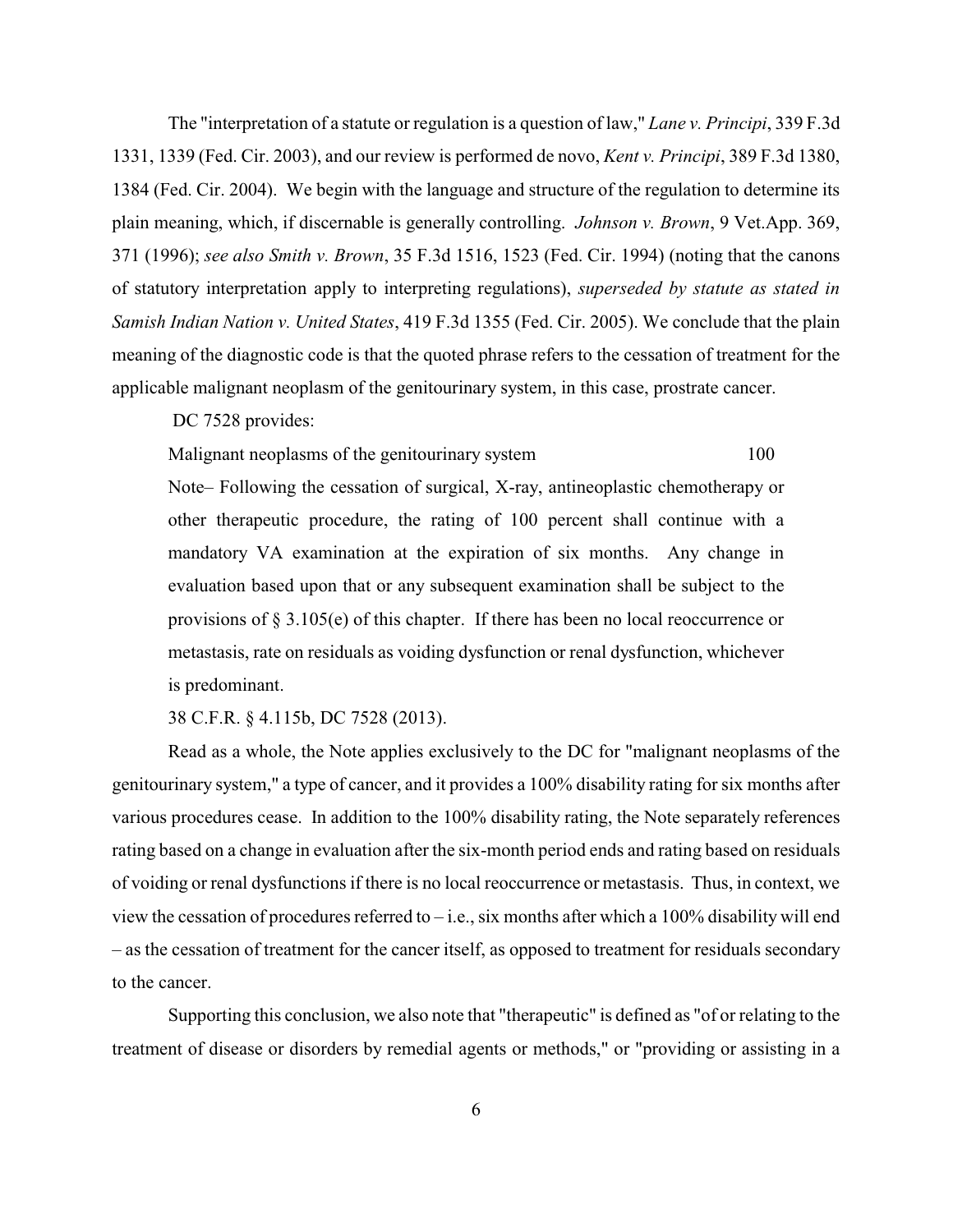cure." MERRIAM-WEBSTER'S COLLEGIATE DICTIONARY 1223 (10th ed. 1999); *see also Jones v. Brown*, 41 F.3d 634, 638 (Fed. Cir. 1994) ("In determining the plain meaning of statutory language, 'legislative purpose is expressed by the ordinary meaning of the words used.'" (quoting *Ardestani v. INS*, 502 U.S. 129 (1991))); *see also Perrin v. United States*, 444 U.S. 37, 42 (1979) ( stating that "a fundamental canon of statutory construction is that, unless otherwise defined, words [in a statute] will be interpreted as taking their ordinary, contemporary, common meaning."). Thus, the term "therapeutic procedure" as used in DC 7528 commonly relates to the procedures to cure cancer, the disease, as opposed to treatment for residuals secondary to cancer or further treatment required as a result of the treatment for the disease.<sup>6</sup>

Considering the term "X-ray" in context, we also agree with the Secretary that the use of the term "X-ray" in the Note does not suggest that the scope of procedures covered by DC 7528 includes more than just treatment for the cancer. Rather, in context, "X-rays" refers to radiation therapy, which is used to treat cancer. Secretary's Br. at 9; *see also* DORLAND'S at 1597 (defining "X-ray" and noting that X-rays can strongly ionize and liberate tissue that they pass through, thus "mak[ing] them useful in treatment of various pathological conditions" and further referring to "radiotherapy"); DORLAND'S at 1573 (defining "radiotherapy" as "the *treatment* of disease by ionizing radiation" (emphasis added)); *see also King v. St. Vincent's Hosp*., 502 U.S. 215, 221 (1991) ("[T]he meaning of statutory language, plain or not, depends on context.").

Moreover, assuming arguendo that there is some ambiguity in the Note, we conclude that the Secretary's interpretation of the DC is reasonable, and we therefore defer to it. *See Smith v. Nicholson*, 451 F.3d 1344, 1350 (Fed. Cir. 2006) (holding that if the meaning of a regulation is unclear from its language, the Court should defer to the Agency's interpretation of its

 $6$  As an aside, and as noted in the "Background and Facts" section above, in *Tatum I* we remanded the matter for the Board to determine (1) the date of cessation of treatment for malignant neoplasms, which triggers the regulatory, minimum, six-month period for assignment of a 100% disability rating provided in DC 7528, and (2) whether Mr. Tatum suffered a local reoccurrence or metastasis, which would warrant a continued 100% disability rating. In that decision, we stated that "DC 7528 requires a 100% disability rating that continues for a minimum of six months from the time that *treatment* (i.e., 'surgical, X-ray, antineoplastic chemotherapy or other therapeutic procedure') *ceases for malignant neoplasms*." *Tatum I*, 24 Vet.App. at 142 (emphasis added). In reaching this conclusion, the Court in *Tatum I* did not have before it the parties' current arguments regarding the proper interpretation of DC 7528. However, after fully considering the parties' arguments, we note that our current holding is consistent with our statement in *Tatum I* that the plain meaning of the regulation; i.e., that the date referred to is the date on which treatment for the cancer ceases, and does not include treatment for residuals.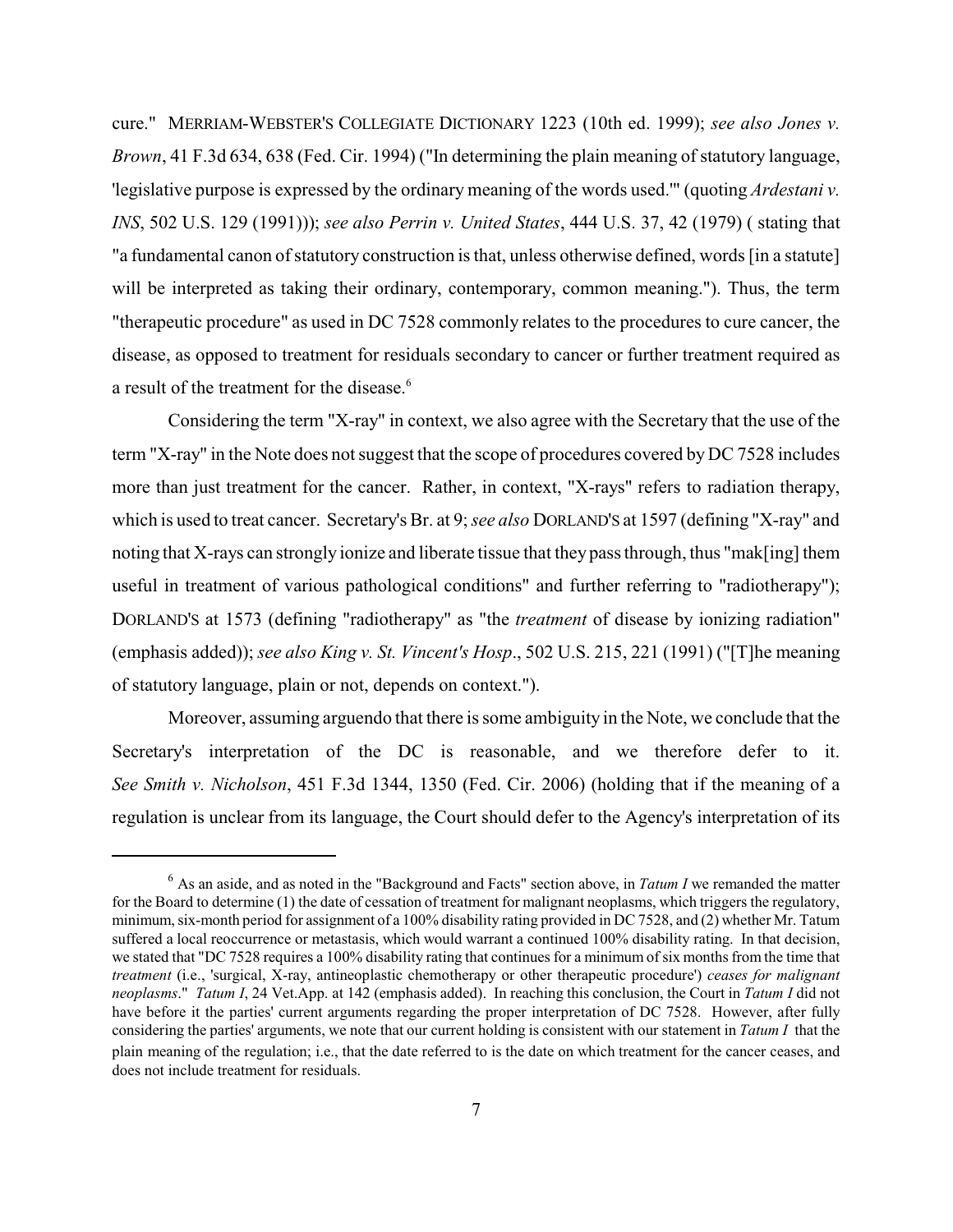own regulation so long as it is not inconsistent with the language of the regulation or otherwise plainly erroneous); *Mason v. Shinseki*, 26 Vet.App. 1, 7 (2012), *aff'd*, No. 2013-7038, \_\_ F.3d \_\_ (Fed. Cir. Feb. 21, 2014); *see also Chevron, U.S.A., Inc. v. Natural Res. Def. Council, Inc.,* 467 U.S. 837, 842-43 (1984).

The Secretary maintains that the date of cessation referred to in DC 7528 is the date when the cancer was completely eradicated; i.e., the date of Mr. Tatum's radical prostatectomy, October 19, 2001, when the malignant neoplasm of the genitourinary system was removed. The Secretary contends that this interpretation is supported by an overall reading of the Federal Register, in which the Secretary notes that an evaluation six months following the assignment of total benefits will "take into account the wide array of possible side-effects and complications of treatment" and which further explains that, while disability often follows cancer treatment, it cannot be presumed that there will be residuals in every case, thus, each veteran's residuals will be rated on an individual basis. 59 Fed. Reg. 2523, 2526 (Jan. 18, 1994) (amending 38 C.F.R. § 4.115b). We find this to be a fair reading of the Federal Register and consistent with the Note.

Moreover, because the Secretary's interpretation of DC 7528 is reasonable (and consistent with our own view of the regulation), we will not further address possible alternative interpretations proffered by Mr. Tatum. *See Smith v. Nicholson* and *Johnson*, both *supra*. In sum, we hold that the date of "cessation of surgical, X-ray, antineoplastic chemotherapy or other therapeutic procedure" refers to the date the veteran received final treatment for cancer, and does not include treatment for residuals of cancer or the residuals of the treatment for cancer.

# B. Board's Reasons or Bases

The Board found that the date of cessation of treatment was November 1, 2001, the date on which Mr. Tatum completed his surgery to aspirate and evacuate a hematoma that developed shortly after the October 2001 surgery to remove the prostrate cancer. We agree with Mr. Tatum that the Board's reasons or bases for this finding are confusing. The Board made two seemingly contradictory statements to explain why it selected November 1, 2001, as the date of cessation of treatment. On the one hand, the Board made statements that indicate that it properly interpreted the date of cessation of treatment as involving the last date on which Mr. Tatum was treated for his prostate cancer. This is evidenced by the Board's statement that there was an "important distinction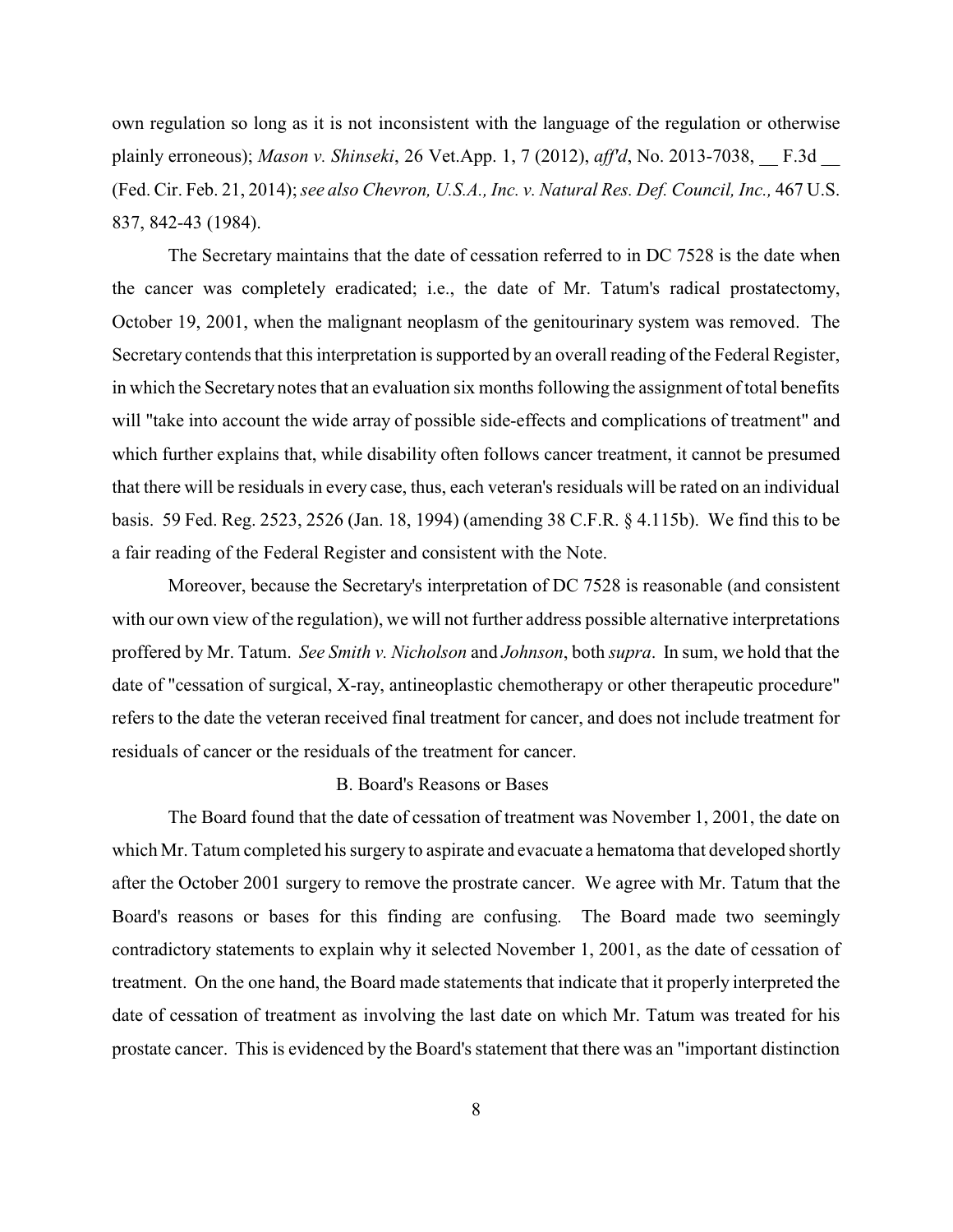between treatment for 'cancer' (in the form of surgical, X-ray, antineoplastic chemotherapy or other therapeutic procedure) and treatment for the residuals of the cancer treatment." R. at 11.

On the other hand, the Board stated that November 2001 marked the cessation of treatment because Mr. Tatum did not have "anyresidual *prostate cancer*treatment," including hospitalizations or additional surgery, after November 2001 (R. at 9), – when the record is clear and undisputed that Mr. Tatum's cancer was removed during the October 19, 2001, surgery. Indeed, it is the Board's statement that Mr. Tatum did not have "any residual *prostate cancer* treatment," after November 2001 that creates the foundation for Mr. Tatum's reasons-or-bases argument that if his treatment for residuals of prostrate cancer in November constituted treatment under DC 7528, then his similar treatment for residuals of prostrate cancer in December 2002 also constituted treatment under DC 7528.

The Secretary argues that these statements are not contradictory, but rather, by finding November 2001 as the date of cessation of treatment for cancer, the Board meant that Mr. Tatum did not have any treatment in November 2001, as evidenced by the fact that the Board assigned April 30, 2002 – six months from the end of October 2001 – as the end of the 100% disability rating. While the Secretary may be correct in his explanation of the Board's confusing statements, this is not what the Board stated. Rather, the Board clearly found that the date of cessation of treatment was November 2001. *See* R. at 4 ("The cessation of surgical, X-ray, antineoplastic chemotherapyor other therapeutic procedure to treat the Veteran's prostate cancer occurred in November 2001."), 9 ("November 2001 marked the cessation of anysurgical, X-ray, antineoplastic chemotherapy or other therapeutic procedure, and no medical evidence to the contrary has been presented.").

As we have explained above in our discussion of the proper interpretation of DC 7528, the Board's finding that the date of cessation of treatment was November 1, 2001, although favorable to Mr. Tatum, is not consistent with the regulation. This is because there is no dispute that Mr. Tatum's cancer was removed during the October 19, 2001, surgery. Indeed, October 19, 2001, is the date the Board should have used when determining the beginning and end of the six-month period for a 100% disability rating. Nevertheless, we do not feel compelled to modify such a specific finding because the finding by the Board is a favorable finding that the Court has stated may not be overturned, and given the Secretary's agreement that if we conclude that the Board's finding is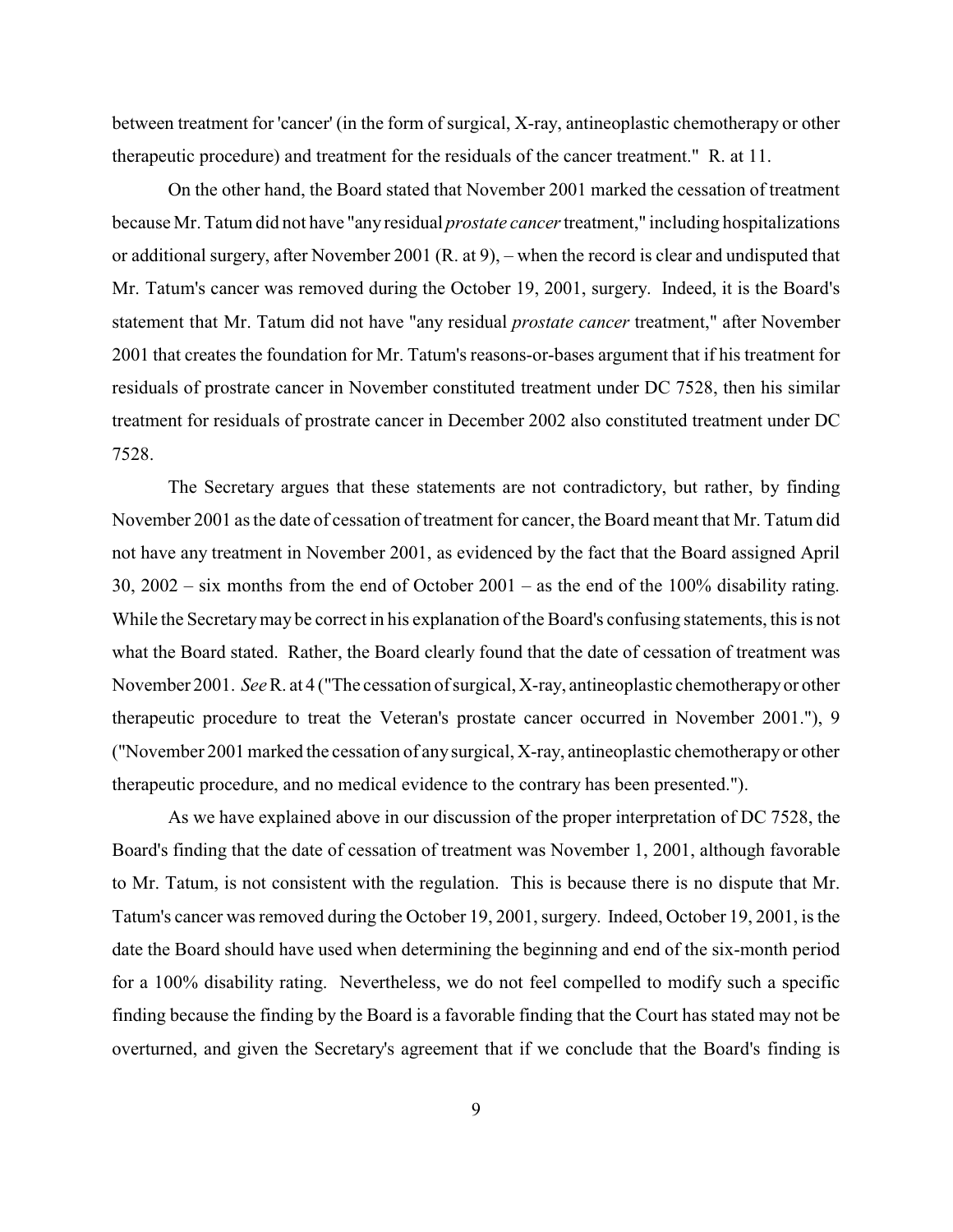favorable we should not overturn it, we find no legal requirement to do so. *See Medrano v. Nicholson,* 21 Vet.App. 165, 170 (2007) ("The Court is not permitted to reverse findings of fact favorable to a claimant made by the Board pursuant to its statutory authority."), *aff'd in part*, *rev'd in part sub nom. Medrano v. Shinseki*, 332 Fed. App'x 625 (Fed. Cir. 2009). *But see Johnson v. Shinseki*, 26 Vet.App. 237, 252 n.10 (2013) (Kasold, J., dissenting) (noting, as an aside, that the proposition that the Court cannot disturb a finding favorable to a veteran is dictum and appears to misstate the law because the plain language of 38 U.S.C. § 7261(a)(3) only states that the Court may set aside findings other than "findings of material fact *adverse to the claimant*"). Additionally, because we find that the date of cessation of treatment under DC 7528 is the date on which treatment for cancer ended, any error the Board made explaining the basis for its favorable finding regarding the date of cessation of treatment is harmless. *See* 38 U.S.C. § 7261(b)(2) (Court must take due account of the rule of prejudicial error).

Accordingly, inasmuch as the Board found that the cessation of treatment "occurred in November 2001" (R. at 4), one month after Mr. Tatum's radical prostatectomy, the November date is favorable to the veteran, and we affirm that finding. Thus, given this finding and the agreement of both parties, the six-month 100% disability rating ended on May 31, 2002, and the Board decision will be modified to reflect that. *See* 38 U.S.C. § 7252(a) (Court can, inter alia, modify Board decisions); *Seri v. Nicholson*, 21 Vet.App. 441, 444 (2007) (modifying Board decision on appeal); *Soyini v. Derwinski*, 1 Vet.App. 540, 546 (1991) (remand unnecessary where it would impose additional burdens on the Board with no benefits flowing to the veteran).

#### C. Remaining Arguments by Appellant

Because we hold that the date of "cessation of surgical, X-ray, antineoplastic chemotherapy or other therapeutic procedure" refers to the date on which treatment for the cancer itself was concluded, as opposed to the date treatment for the residuals or side effects of cancer or the residuals of cancer treatment was concluded, Mr. Tatum's additional arguments that the Secretary failed to fulfill his duty to assist in getting records and that the 2002 and 2006 VA examiners did not review the medical files need not be further addressed. This is because there is no dispute that Mr. Tatum's cancer was eradicated with the October 19, 2001, surgery, and the failure to obtain any medical records after that date has no effect on our holding herein or the assigned end date for the six-month